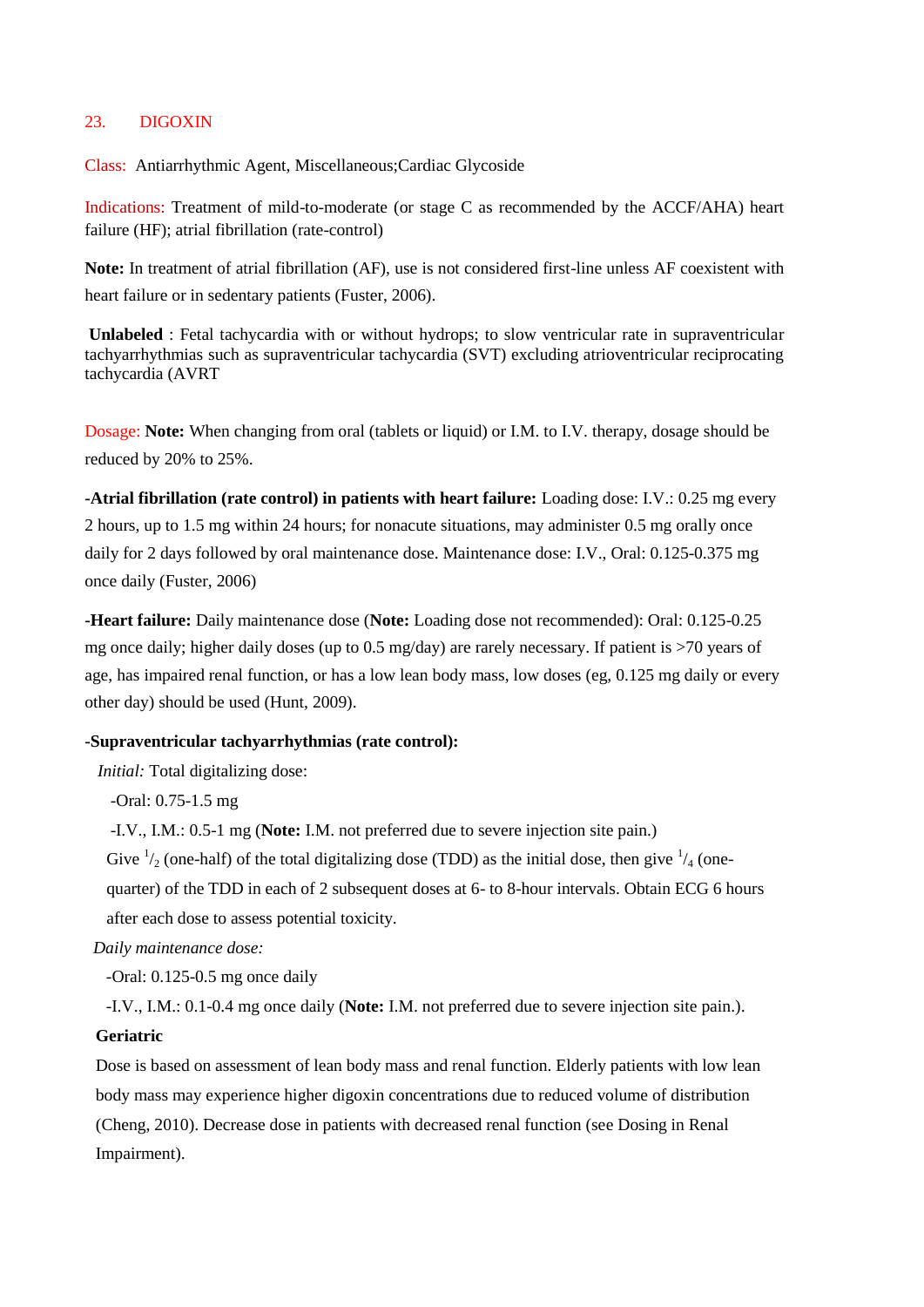**Heart failure:** If patient is >70 years of age, low doses (eg, 0.125 mg daily or every other day) should be used (Hunt, 2009).

#### **Renal Impairment:**

Loading dose:

-ESRD: If loading dose necessary, reduce dose by 50%.

 -Acute renal failure: Based on expert opinion, if patient in acute renal failure requires ventricular rate control (eg, in atrial fibrillation), consider alternative therapy. If loading digoxin becomes necessary, patient volume of distribution may be increased and reduction in loading dose may not be necessary; however, maintenance dosing will require adjustment as long as renal failure persists. -Maintenance dose :

 $-Cl_{cr} > 50$  mL/minute: No dosage adjustment necessary.

 $-Cl_{cr}$  10-50 mL/minute: Administer 25% to 75% of the normal daily dose or administer normal dose every 36 hours

 $-Cl_{cr}$  <10 mL/minute: Administer 10% to 25% of the normal daily dose or administer normal dose every 48 hours

 -Continuous renal replacement therapy (CRRT): Administer 25% to 75% of the normal daily dose or administer normal dose every 36 hours; monitor serum concentrations.

-Hemodialysis: Not dialyzable; no supplemental dose necessary.

-Heart failure: Initial maintenance dose: **Note:** The following suggested dosing recommendations are intended to achieve a target digoxin concentration of 0.7 ng/mL. Renal function estimated using Cockcroft-Gault formula.

 $-Cl_{cr} > 120$  mL/minute: 0.25 mg once daily

-Cl<sub>cr</sub> 80-120 mL/minute: 0.25 mg once daily, alternating with 0.125 mg once daily

 $-Cl_{cr}$  30-80 mL/minute: 0.125 mg once daily

 $-Cl_{cr}$  <30 mL/minute: 0.125 mg every 48 hours.

**Note:** A contemporary digoxin dosing nomogram using creatinine clearance and ideal body weight or height has been published for determining the initial maintenance dose in patients with heart failure to achieve a target digoxin concentration of 0.7 ng/mL (Bauman, 2006).

## **Hepatic Impairment:**

No dosage adjustment provided in manufacturer's labeling. Available dosage form in the hospital: 50MCG/ML SYRUP, 125MCG TAB, 0.25MG TAB, 0.0625MG TAB.

Common side effect: Cardiovascular: Accelerated junctional rhythm, asystole, atrial tachycardia with or without block, AV dissociation, first-, second- (Wenckebach), or third-degree heart block, facial